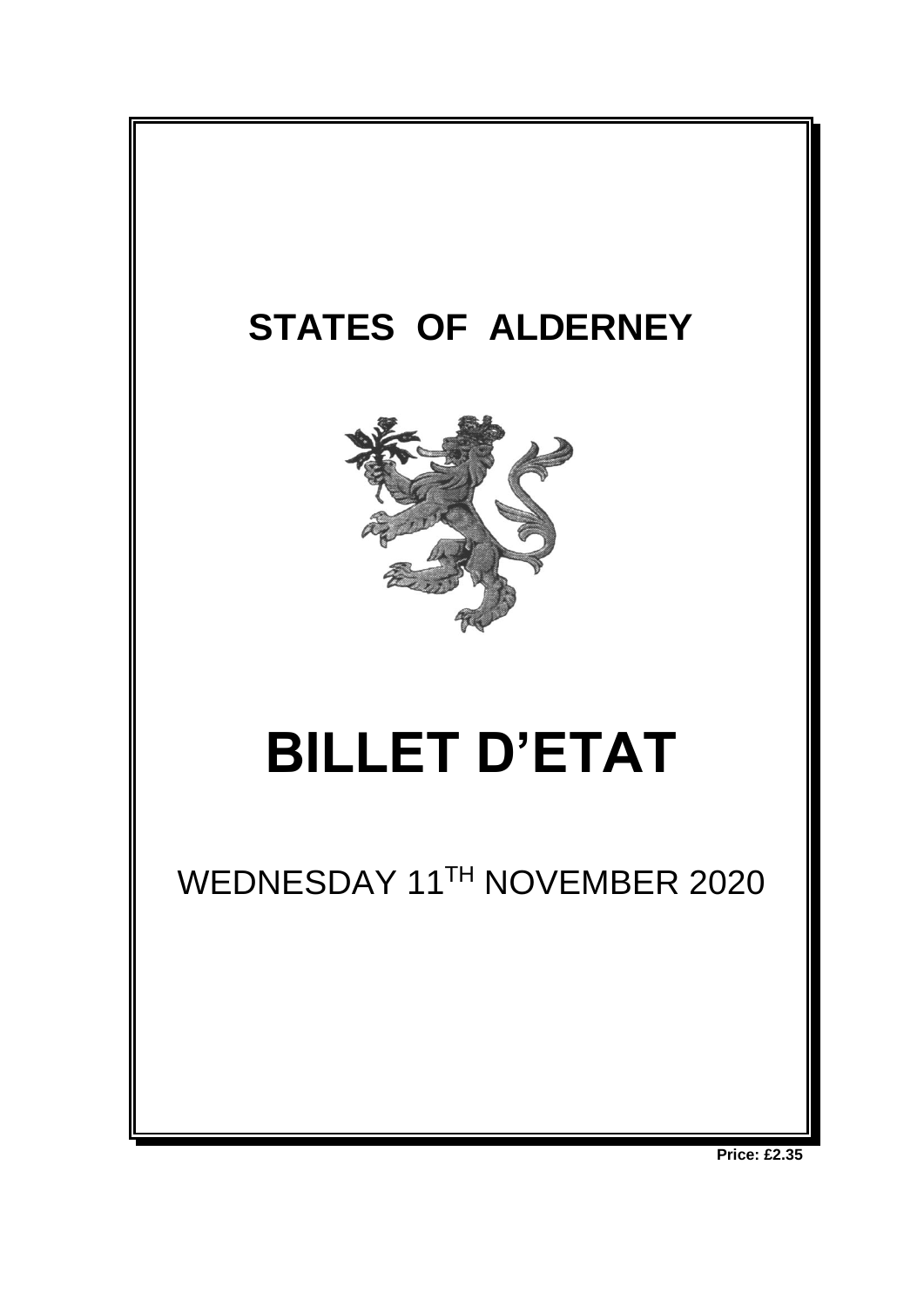# **BILLET D'ETAT**

# **FOR WEDNESDAY 11 TH NOVEMBER 2020**

Members of the States:

I have the honour to inform you that the Meeting of the States will be held at 1730hrs on Wednesday 11<sup>th</sup> November 2020. This will be preceded by the People's Meeting, which will be held on Wednesday 4<sup>th</sup> November 2020 at 7:00 pm in the Island Hall.

> William Tate President

## **Item I The Emergency Powers (Coronavirus) (General Provision) (Bailiwick of Guernsey) (No.7) Regulations, 2020**

## **The following letter was received from Mr James Dent, Chairman of the Policy and Finance Committee:-**

"These Regulations are emergency regulations made by the Civil Contingencies Authority under Part 3 of the Civil Contingencies (Bailiwick of Guernsey) Law, 2012 ("the Law"). They are made on the occurrence of an emergency, within the meaning of the Law, in the Bailiwick, arising from the urgent need to prevent, control or mitigate the spread of the virus Severe Acute Respiratory Syndrome Coronavirus 2 and the disease caused thereby, COVID-19 (referred to together in these regulations as coronavirus). They are prefaced with a statement by the Civil Contingencies Authority, as required by section 12(2) of the Law. COVID-19 was made a notifiable disease for the purposes of the Public Health Ordinance, 1936 on 10th February 2020.

These Regulations revoke and re-enact (with minor modifications) regulations previously made by the Civil Contingencies Authority in respect of the coronavirus pandemic.

These Regulations came into force on the 3rd October, 2020 and shall have temporary effect only in accordance with the provisions of section 16 (duration and scrutiny of emergency regulations) of the Law

#### *Part I - screening, assessment and powers to detain etc.*

This Part places a requirement to self-isolate on persons arriving in the Bailiwick, enables the Medical Officer of Health to place restrictions and requirements on other persons who are or who may be infected with coronavirus, and makes provision in respect of related matters, including powers for the Medical Officer of Health to impose screening requirements, to detain people and to require people to self-isolate. The provisions also create criminal offences and confer powers of enforcement on police officers, and provide for applications to vary or revoke requirements or restrictions imposed under this part to be made to the Royal Court.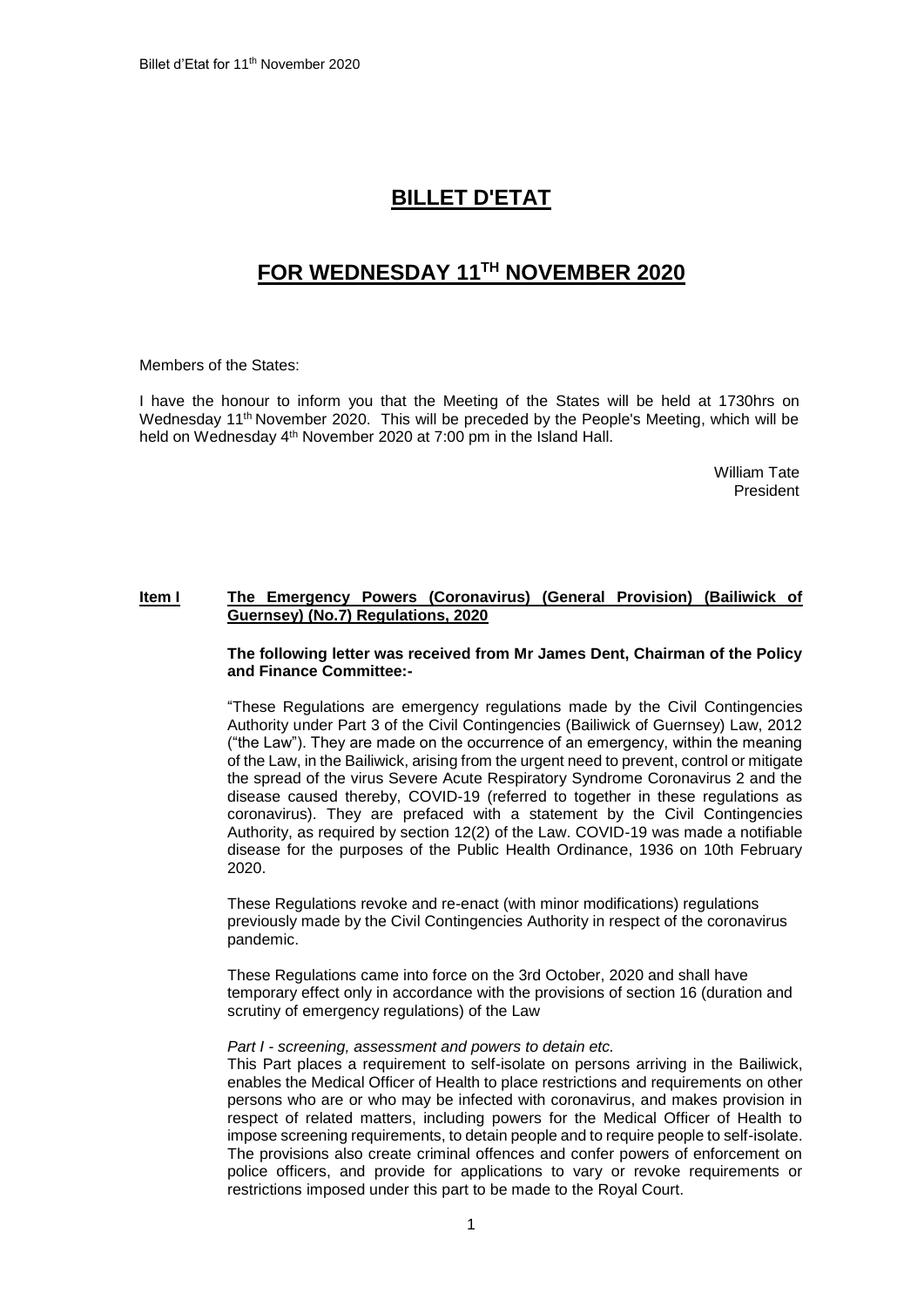#### *Part II — miscellaneous and final*

The Schedule to these Regulations sets out the modifications to be made to mental health legislation having effect in the Bailiwick.

Paragraphs 4 to 6 modify the Mental Health (Bailiwick of Guernsey) Law, 2010 to permit an approved medical practitioner (rather than only a second opinion approved doctor) to provide a certificate for the purposes of section 56 and, in doing so, that practitioner will only be required to consult with one person, where the practitioner is of the opinion that is not reasonably practicable or would involve unreasonable delay to comply with the unmodified requirements.

Paragraphs 7 to 8 modify the Mental Health Review Tribunal Procedure Rules, 2012 to provide that the Mental Health Review Tribunal (the Tribunal) may properly be constituted according to specified criteria.

Regulation 17 makes provision for persons who are subject to a requirement to selfisolate, or some other restriction that means they are unable lawfully to vote at a polling station, to apply for a postal vote in the October General Election up to and including 5pm on 2nd October, notwithstanding the earlier cut-off date for applications for postal votes set out in the Reform (Guernsey) (Amendment) Law, 1972.

Regulation 18 makes provision in relation to Senior Decision Makers (SDMs') appointed by the Guernsey Financial Services Commission, including providing for SDMs to hold oral hearings remotely. Regulation 19 enables the Court of Appeal to conduct its proceedings remotely. Regulation 20 makes provision in relation to the constitution of the Civil Contingencies Authority after the election by the States of the President of the Policy & Resources Committee following the General Election, and before the Presidents of the other Committees (who are, under the Law, the other permanent members of the Authority) are elected by the States.

I would be grateful if The Emergency Powers (Coronavirus) (General Provision) (Bailiwick of Guernsey) (No.7) Regulations, 2020 are placed before the next meeting of the States of Alderney with an appropriate proposition.

James Dent, Chairman"

**The States of Alderney is asked not to annul "The Emergency Powers (Coronavirus) (General Provision) (Bailiwick of Guernsey) (No.7) Regulations, 2020"**

Proposed by Mr James Dent Seconded by Mr Alex Snowdon

### **Item II The States of Alderney Election Procedure (Amendment) Ordinance, 2020**

### **The following letter was received from Mr James Dent, Chairman of the Policy and Finance Committee:-**

"Further to recent events the Lieutenant Governor asked the Law Officers to advise the States of Alderney on the options for providing greater clarity in respect of the term 'Ordinarily Resident' in the context of the 1987 Election Procedures Ordinance.